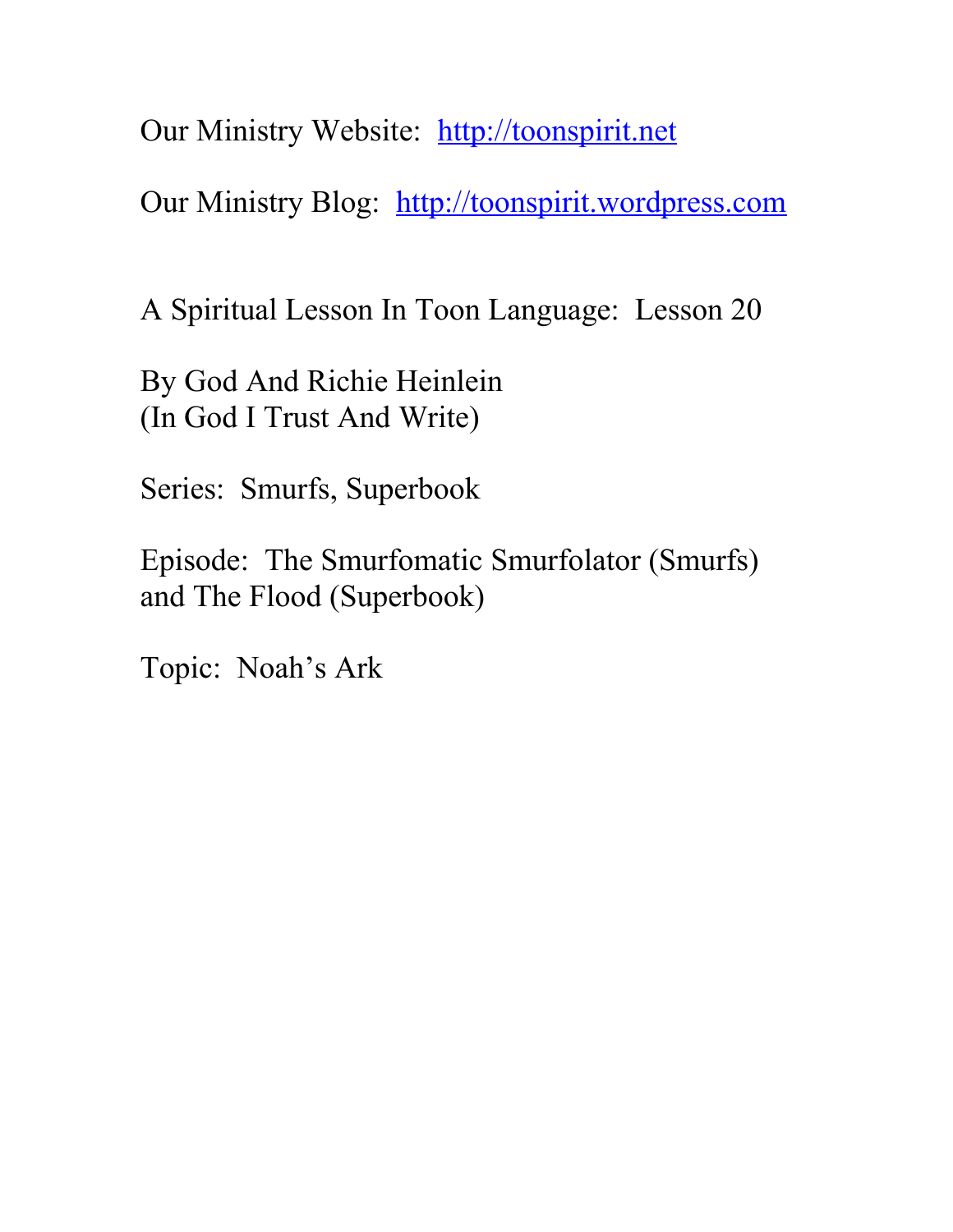**Introduction:**

**This lesson is simple but fascinating with the secular cartoon inside it. I use a Smurfs episode called The Smurfomatic Smurfolator. Because of the vast amount of Bible Scripture used, I use a Superbook episode called The Flood.** 

**Scriptures Used Include:**

**Genesis chapters 6-8 and some of chapter 9. To me, the parallels are striking.**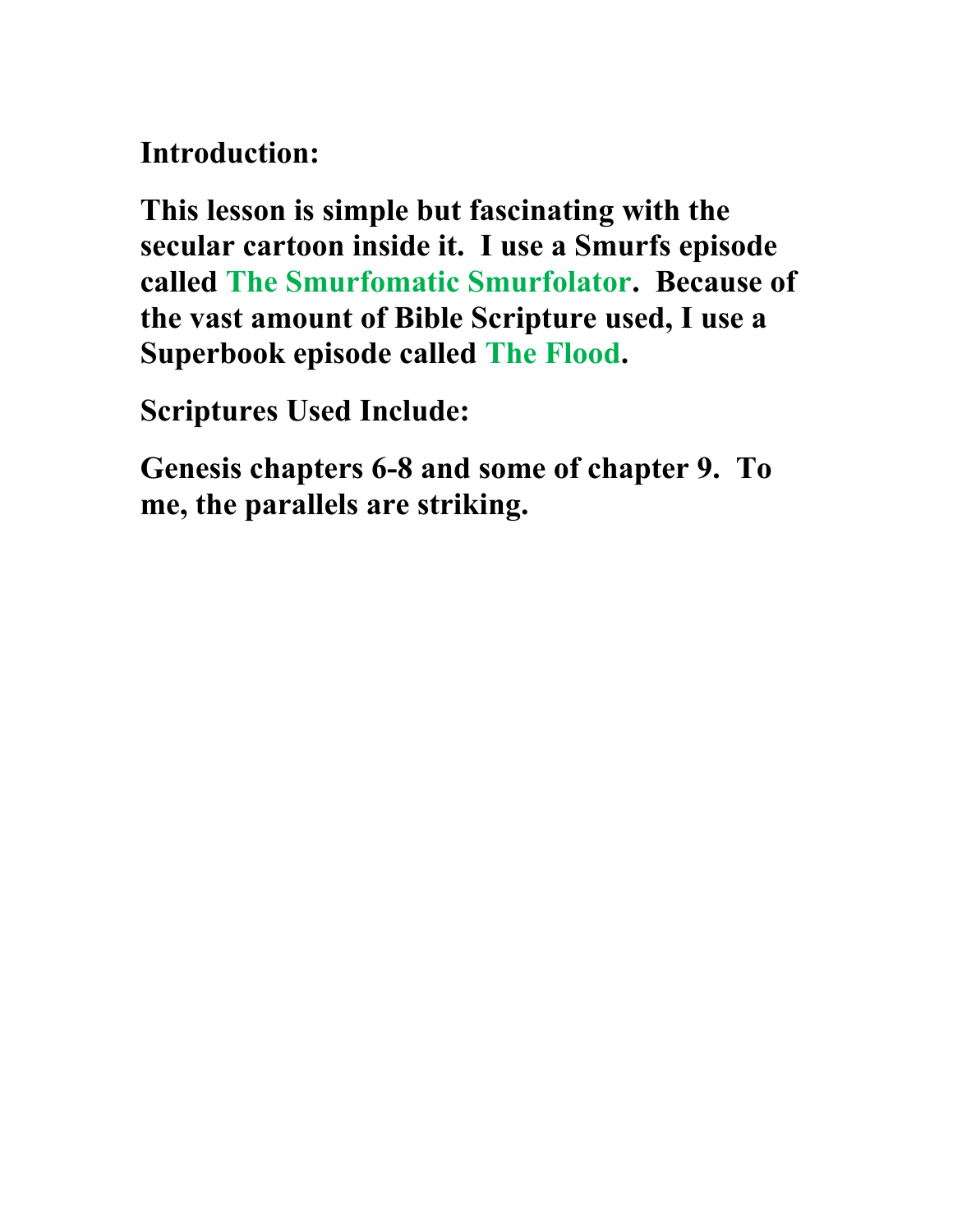I) Opening Prayer

II) Opening Discussion: Have you ever felt the need to do something, but ultimately, everyone around you (or a good number of them) thought you were crazy? What did this feel like? If you haven't had this experience what do you think it would feel like? III) Cartoon Show: I will now show a cartoon show from the Smurfs series called The Smurfomatic Smurfolator and we will have a discussion and a Bible study.

Cartoon Link:

http://toonspirit.net/lessons and studies/l20/The Sm [urfomatic\\_Smurfolator.webm](http://toonspirit.net/lessons_and_studies/l20/The_Smurfomatic_Smurfolator.webm)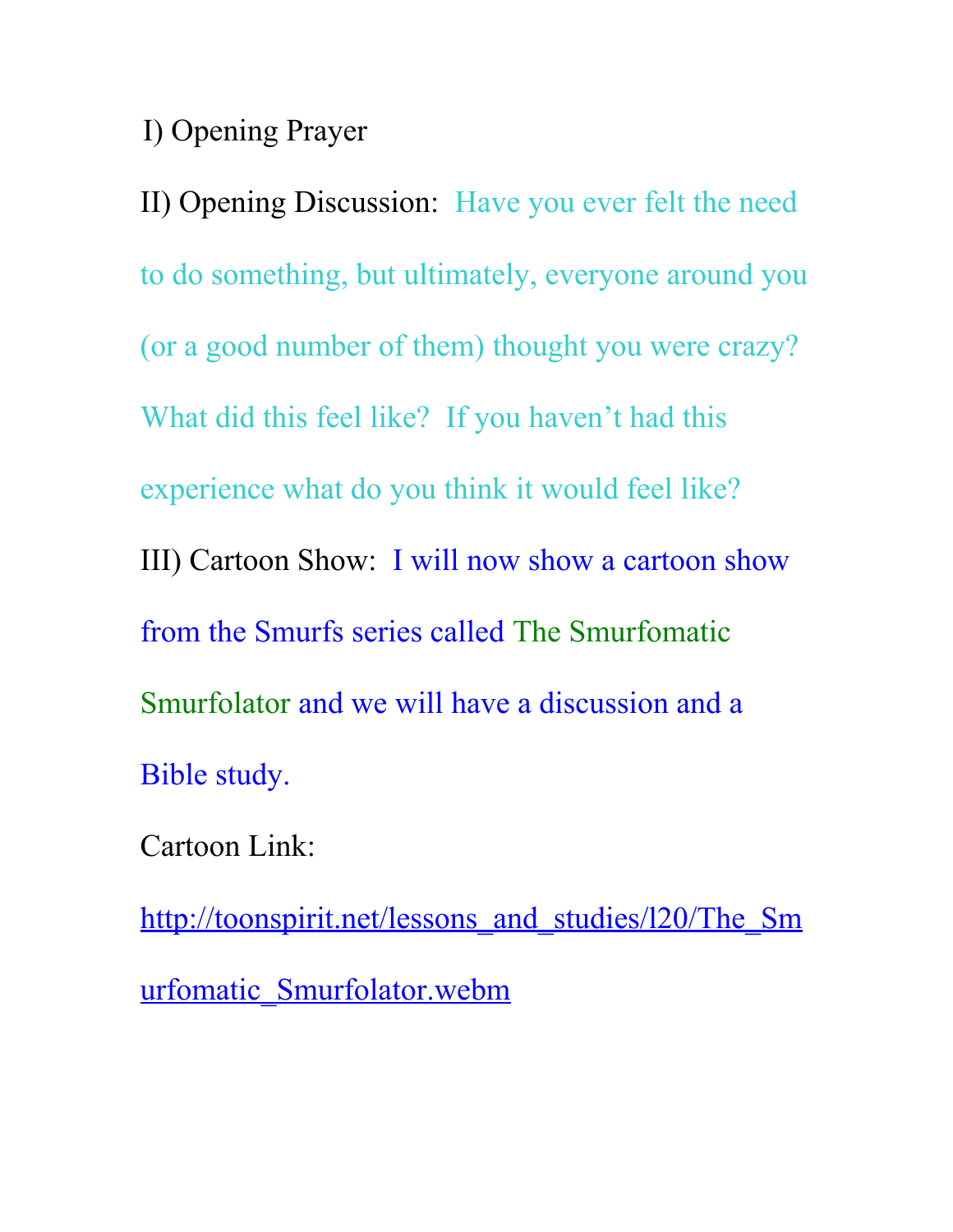IV) Discussion And Bible Study: Our story lies in Genesis, covering chapters 6-8 and chapter 9: 7-17. For our Bible story, I will show the Superbook episode called The Flood.

Cartoon Link:

http://toonspirit.net/lessons and studies/l20/The Flo [od.webm](http://toonspirit.net/lessons_and_studies/l20/The_Flood.webm)

What did you see in the Smurfs cartoon that might go with the account of Noah's Ark? In our Smurfs cartoon, Handy was told to make his machine with what would be considered a funny looking dream. Why do you think that nearly all of the Smurfs discounted and scoffed at Handy's dream and his machine? In Superbook we found that the people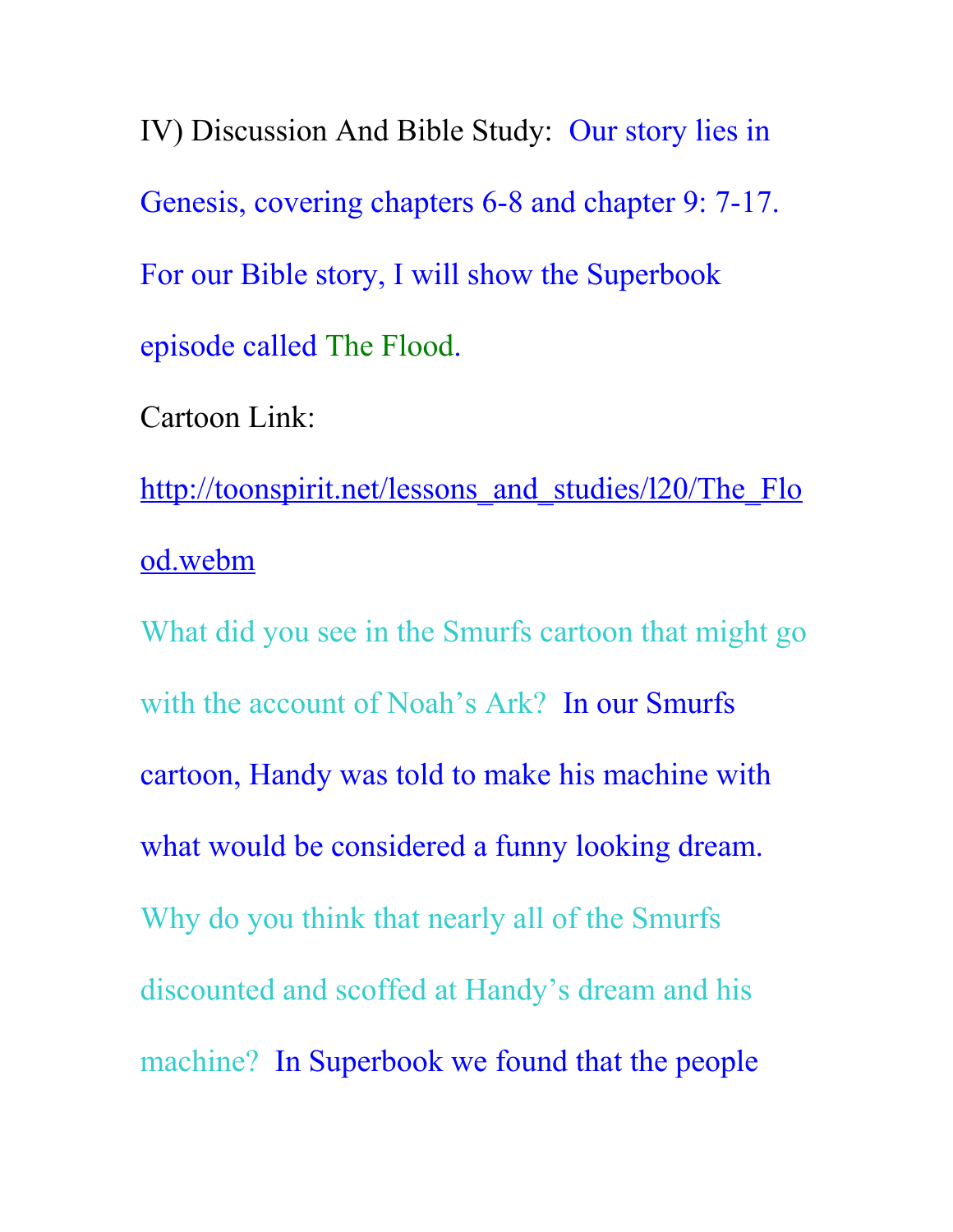around Noah gave him the same treatment. Why do you think that these people did so? Would you feel like one of these Smurfs or the people around Noah if you didn't know the outcome of both stories? Why or Why not? Let's analyze the cartoons. In the Smurfs episode. We see the dream that Handy is given. This symbolizes God giving Noah the instructions on how to make the boat. The magic weed seeds in this cartoon are symbolic of the flood that choked the life out of the world in Noah's day. The Smurfs wanted to stop Handy from building this machine by demanding their borrowed equipment. This symbolizes the selfishness of the people in Noah's day. The Bible states: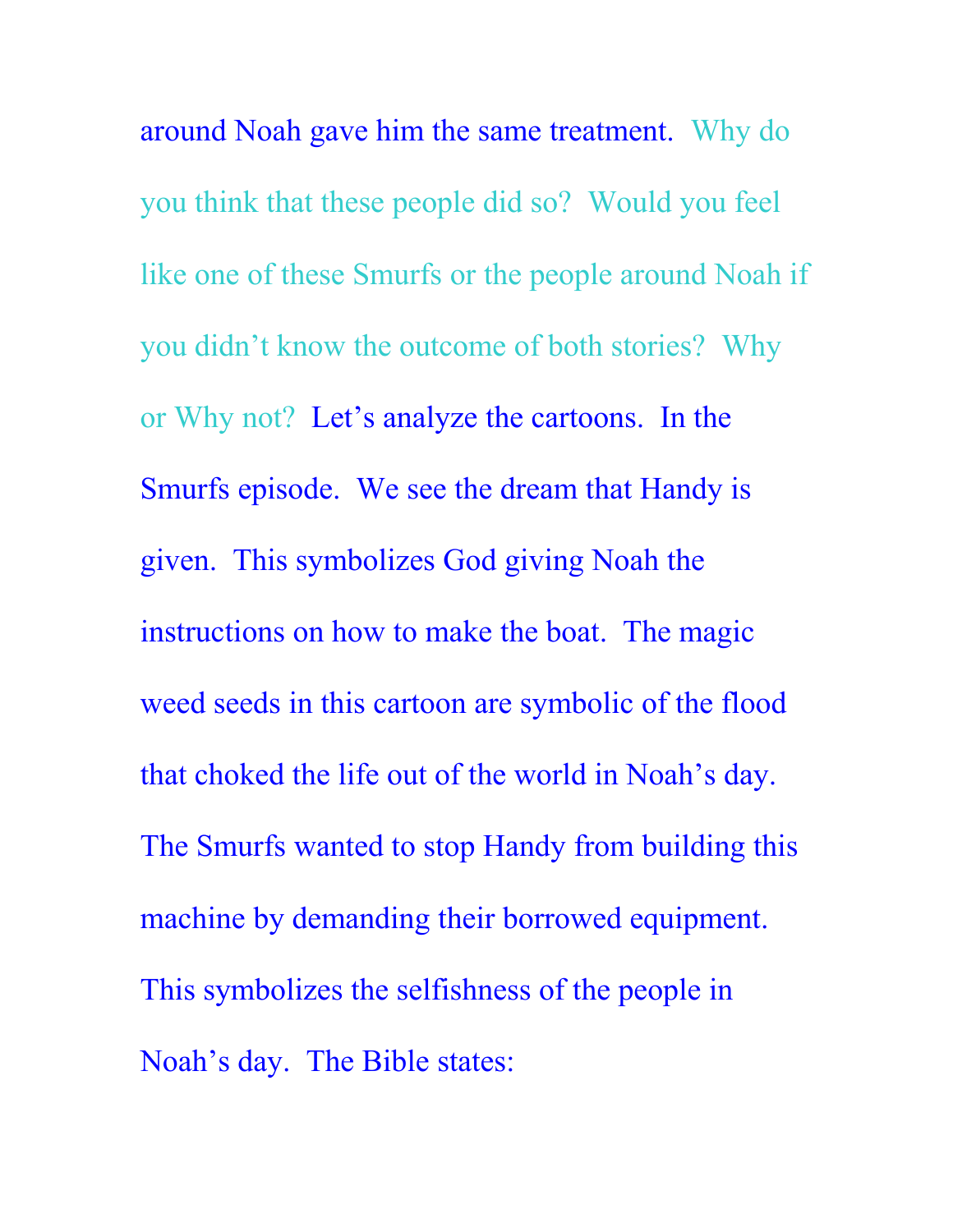LK 17:26 " And just as it happened in the days of Noah, so it will be also in the days of the Son of Man: LK 17:27 they were eating, they were drinking, they were marrying, they were being given in marriage, until the day that Noah entered the ark, and the flood came and destroyed them all. Luckily for the Smurfs, the weeds didn't destroy them, because they were able to get safely aboard their machine. The Smurfs quit being selfish in the nick of time. As for the people in Noah's day they were selfish to the end and were destroyed. Linking to the cartoon and cartoon Bible Study, why do you think selfishness and unbelief are so spiritually deadly? How can you be unselfish with people